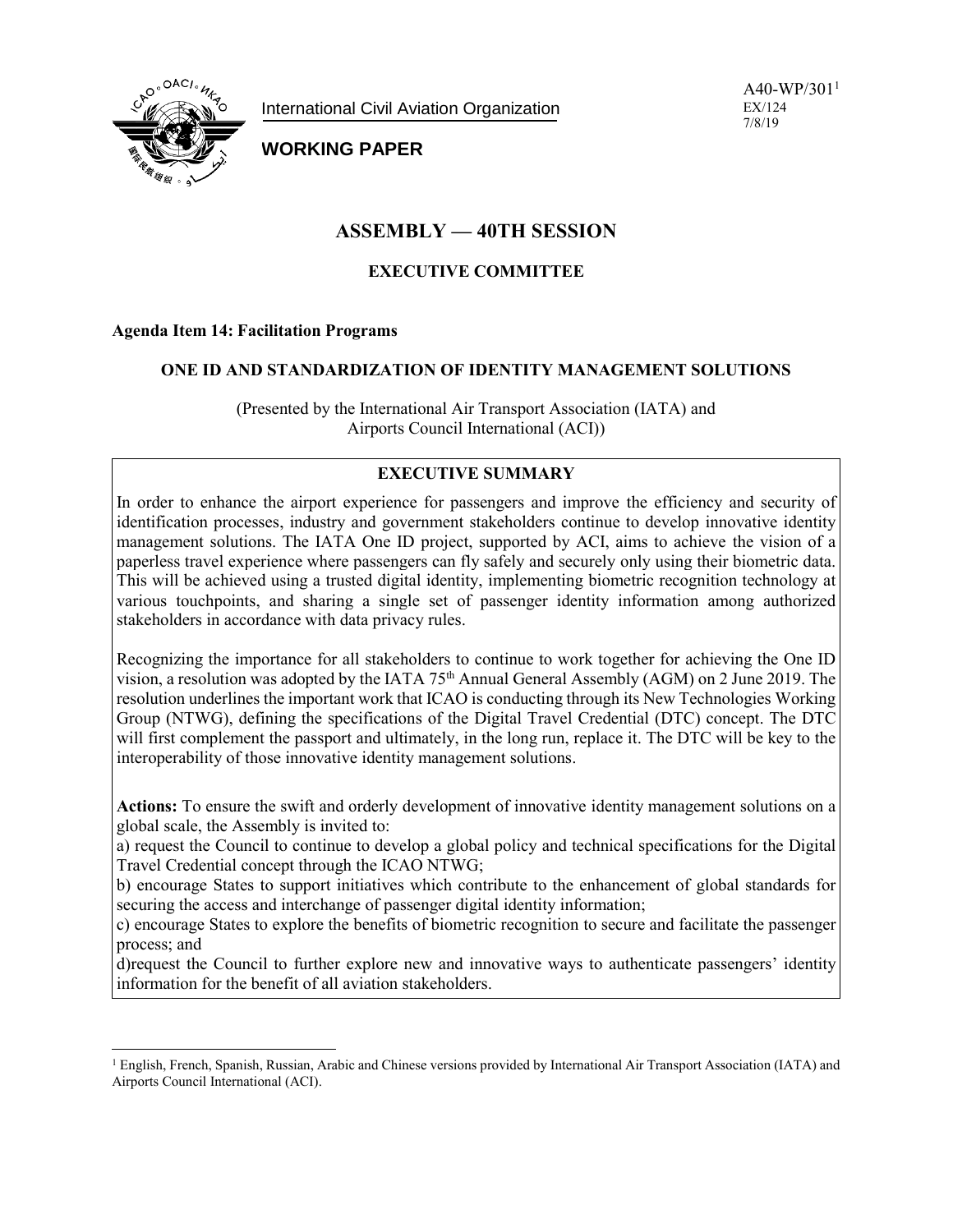| Strategic<br>Objectives:          | This working paper relates to Strategic Objective — Security and Facilitation.                                                                                                                           |
|-----------------------------------|----------------------------------------------------------------------------------------------------------------------------------------------------------------------------------------------------------|
| Financial<br><i>implications:</i> | None                                                                                                                                                                                                     |
| References:                       | Annex $9$ — Facilitation (15th Edition)<br>IATA Resolution "End-to-end Seamless Travel across Borders Closer to Reality"<br>(https://www.iata.org/pressroom/pr/Documents/resolution-one-id-agm-2019.pdf) |

## 1. **INTRODUCTION**

1.1 Air transport plays a vital role in stimulating economic growth and global trade by increasing access to international markets, tourism and investments, and allowing people to travel and connect. Passenger traffic is projected to double by 2037. Handling this growth, satisfying evolving customer expectations and addressing the global security environment will not be possible with current airport capacity, processes, facilities, and ways of doing business.

1.2 The industry is working together to deliver an end-to-end passenger experience that is secure, seamless and efficient. The One ID concept seeks to introduce a collaborative identity management solution that spans all process steps and stakeholders throughout the journey. Efficiency will increase by lifting current repetitive processes, such as the passenger having to present travel tokens (boarding passes, travel documents, travel authorizations, etc.) at multiple touchpoints across their journey.

1.3 Biometric recognition and trusted digital identity are key to the One ID concept for enhancing the passenger's airport experience while improving the efficiency and security of paperless identification processes. As air transport stakeholders – including airlines, airports, and government authorities – continue to develop innovative identity management solutions, the development of a global policy and technicalspecifications for the Digital Travel Credential (DTC) concept by the New Technology Working Group (NTWG) of the ICAO Technical Advisory Group on the Traveller Identification Programme (TAG/TRIP) will contribute to their interoperability.

## 2. **DISCUSSION**

2.1 Concretely, the One ID concept involves using a trusted digital identity, implementing biometric recognition technology at various touchpoints, and sharing a single set of passenger identity information among authorized stakeholders. The early validation of the passenger identity and the controlled access to this information by public and private stakeholders ensure that passengers can be recognized and attended to in the most efficient way in subsequent process steps.

2.2 IATA, with the support of ACI, is bringing industry and government stakeholders together, in a task force, to establish a common vision around the concept and a roadmap for robust and efficient identity management solutions. The objectives are to develop guidance documentation of best practices to shape global standards. Those global practices and standards are required to support the harmonization and interoperability of frameworks, processes, data models, and data interchange protocols.

2.3 Various elements of the One ID concept are increasingly being implemented at airports around the world, which in turn feeds into the guidance documentation of best practices. A number of ACI member airports are trialling innovative technology solutions, for instance moving processes "off-airport"